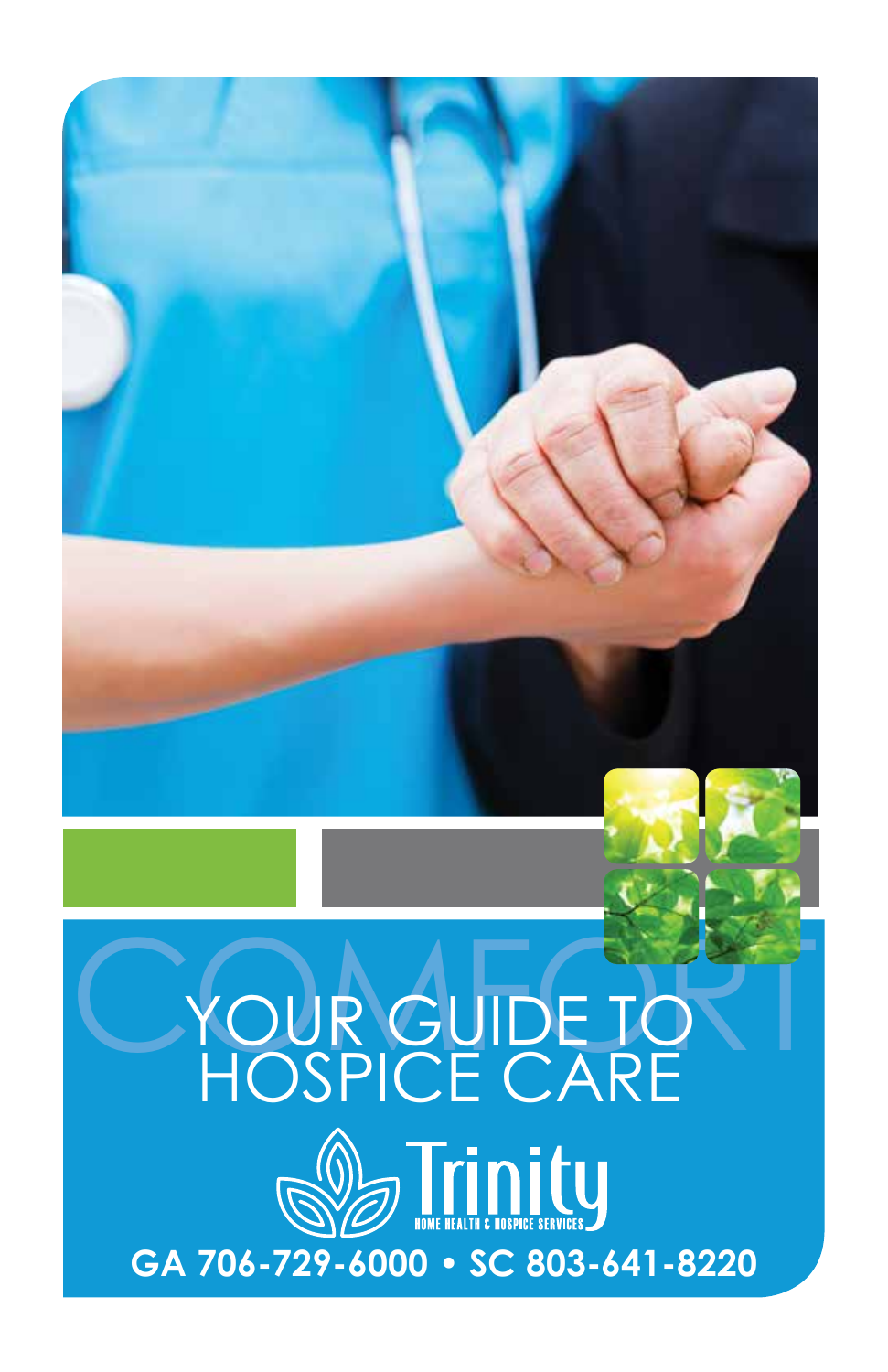

## **Our Mission and Philosophy**

It is our hospice mission, acting as Partners in Care with other community-based health care providers, to deliver excellent quality care and to support our hospice patients and families in their journey through the end-of-life stages.

### **How and When does Hospice Start?**

Any time is a good time to talk about hospice and become familiar with what it offers and what to expect. Making an educated decision in advance of needing hospice is the best route. Anyone may inquire about hospice care, or you may speak directly with your physician. When appropriate, a referral is made and services can begin. If you are just learning about a life-limiting illness, hospice may be the best answer for a number of reasons.

### **Hospice of Life**

Many questions and falsehoods surround the topic of hospice. Studies show that those who benefit from hospice care can live, on average, 29 days longer than those without these services. Knowing the facts will help you make the decision that's right for you.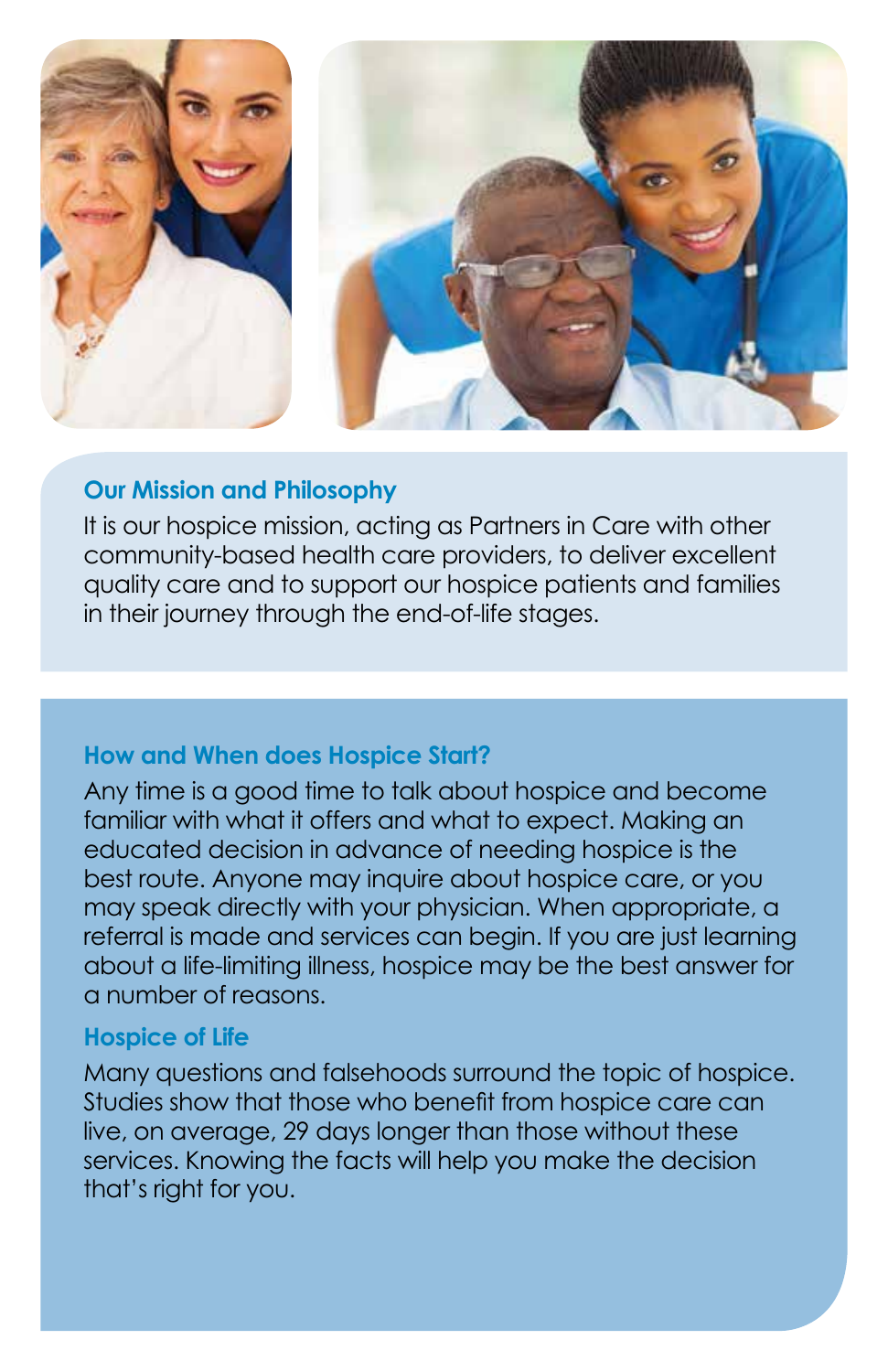## **Peace of Mind and Relief from Pain**

Terminal and life-limiting illnesses often cause stress due to overall uncertainty. There are difficult decisions that have to be made and uncomfortable topics that need to be addressed. Hospice helps to offer peace of mind by addressing the issues that confront the patient and family. Hospice addresses pain and symptom management in a joint effort with the patient, family, doctor and hospice team to determine the right balance and minimize side effects for optimum comfort.

# **Your Doctor Partnered with our Hospice Team**

Your trusted primary care physician remains an important part of the hospice team under hospice care. Rest assured that the individual who knows your health history best will be right there with you working through the interdisciplinary hospice team to provide the most personalized plan of care for patient and family.

# **Physical, Spiritual and Emotional Support**

Hospice strives to care for all the concerns of the patient and their loved ones. The interdisciplinary team includes your physician, clergy, nurses, hospice aides, social workers, and volunteers who together care for the patient and family physically, emotionally and spiritually. Physical support manages the patient's pain and symptoms with medications, medical supplies and equipment. Emotional support helps patient and family sort through feelings about the illness or diagnosis, death and last wishes. Spiritual support involves clergy who meet the patient's religious needs and end-of-life questions. Bereavement support is provided to loved ones dealing with grief and loss for at least 12 months.

## **Financial Benefit**

The Medicare Hospice Benefit, Medicaid Hospice Benefit and most private insurers pay for costs of hospice care related to the life-limiting illness. The Medicare benefit covers virtually all aspects of hospice care with little out-of-pocket expense to the patient or family.

## **Licensed and Accredited**

Quality care is our focus; our hospice agency is licensed by State and Federal Regulators and is accredited by CHAP, the Community Health Accreditation Program.